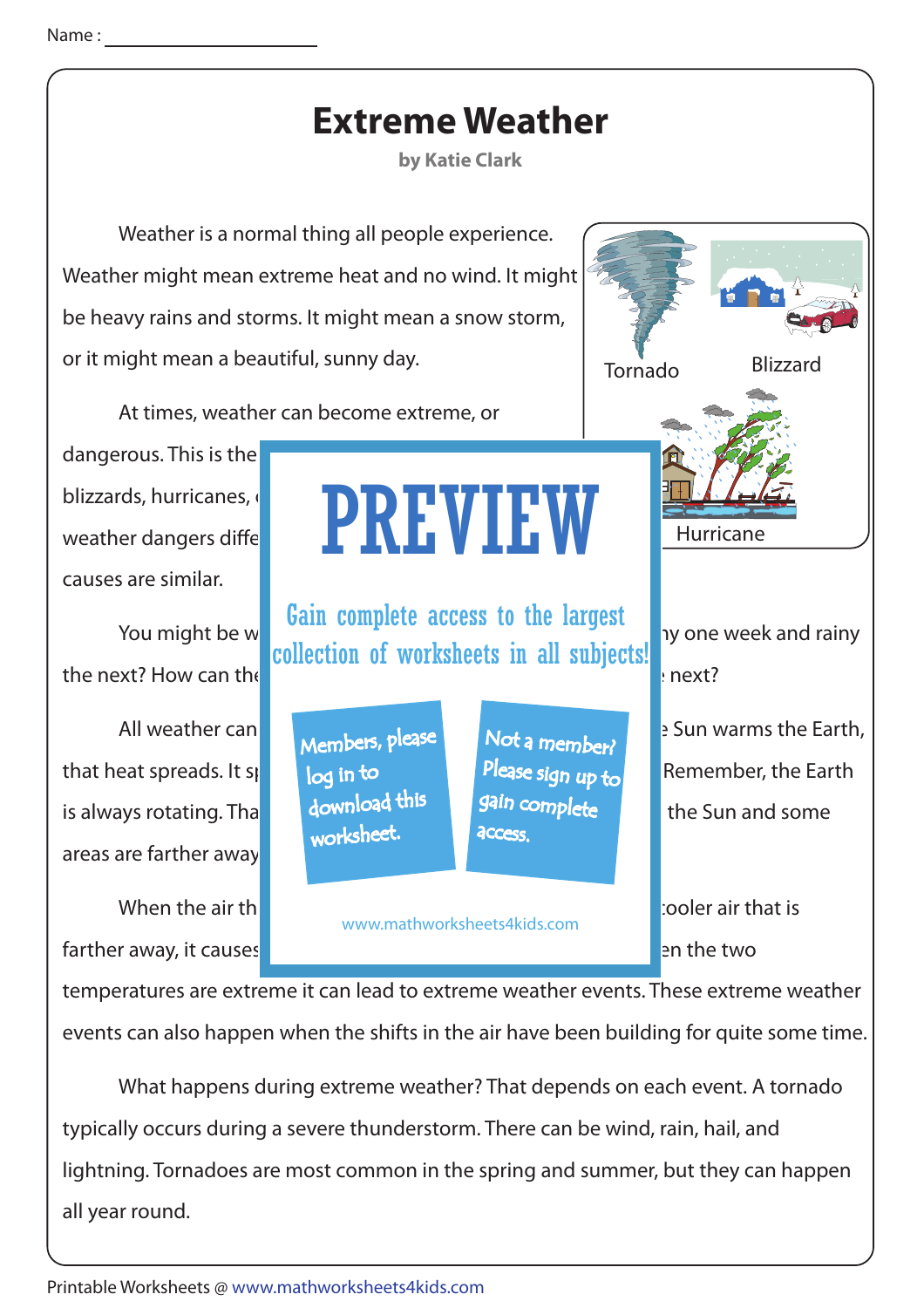Hurricanes are similar to tornadoes, but they develop over the ocean. The shifts in the air build to create a massive cyclone. When a hurricane blows over the land, it becomes dangerous for the people who live there.

 Blizzards and ice storms typically happen when the shifting air currents happen in the winter months or the colder climates. There can be strong winds and lightning, which are similar to thunderstorms.

 Dust storms are most common in the desert climates. There is very little precipitation, or rain, in the desert. This means there isn't much moisture in the air,

buildings in the storn

separate Earth from outer space. The atmosphere keeps out at most of atmosphere keeps out of atmosphere keeps o space. It also keeps the **Members**,  $P^{lease}$  in the heat of the heat cannot escape. If the heat we

this is known as climate.



There are a few **Gain complete access to the largest** nclude Earth's atmosphere and a sh**ifting collection of worksheets in all subjects!** of gasses that

> Members, please download this worksheet. log in to

Not a member? gain complete Please sign up to **access** 

www.mathworksheets4kids.com

The climate is the pattern of weather of weather of weather of weather of weather many years. Patterns can change, and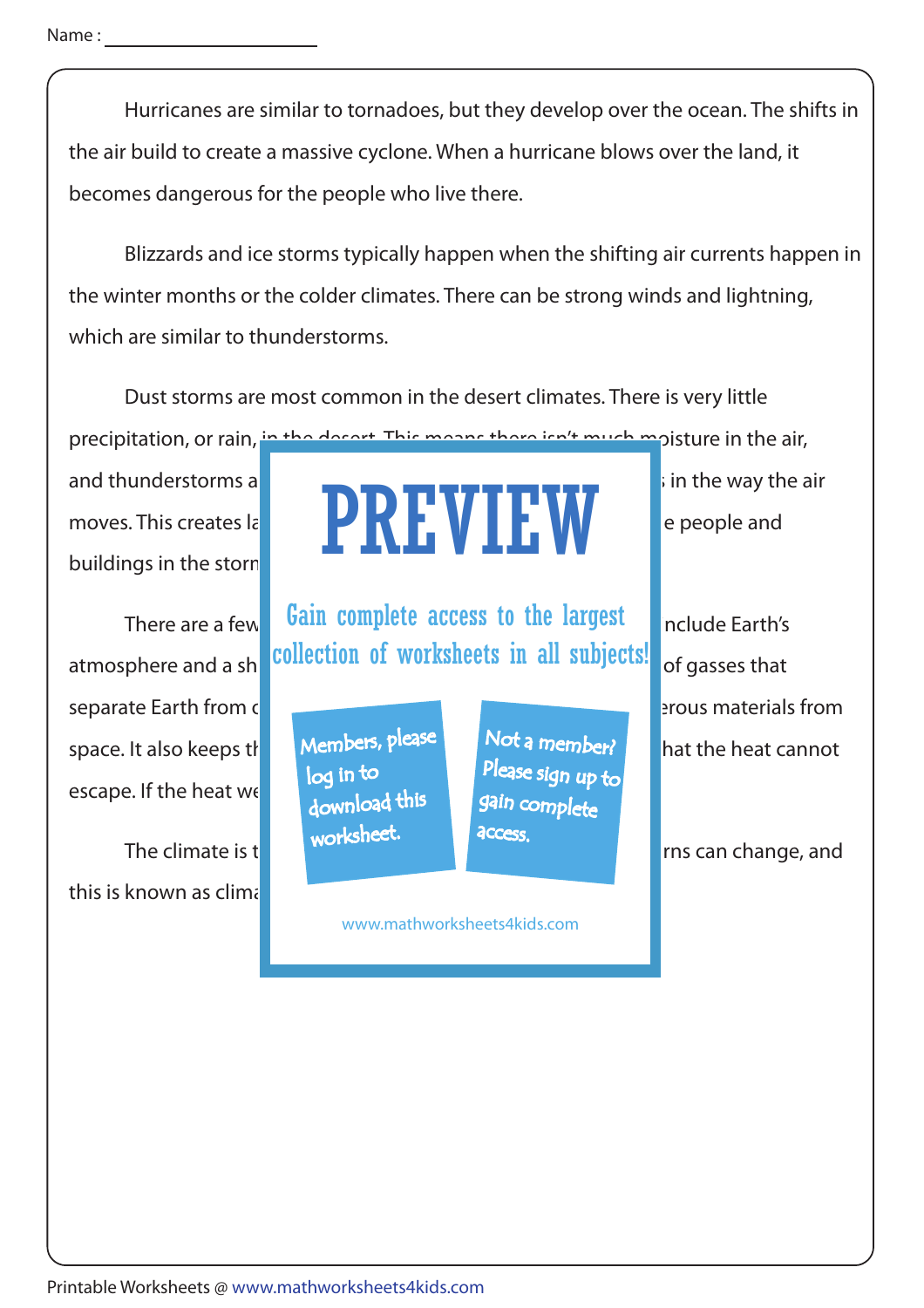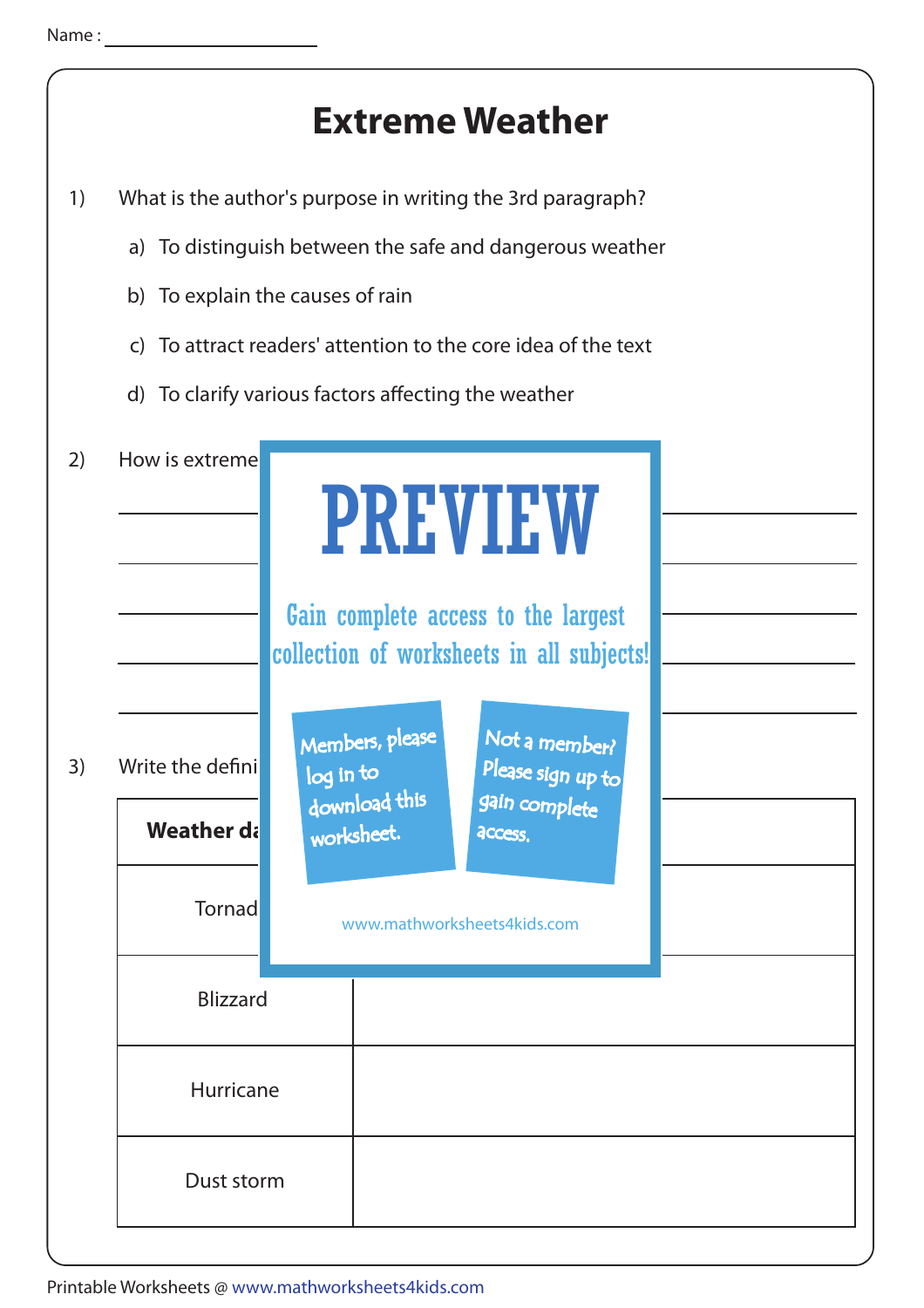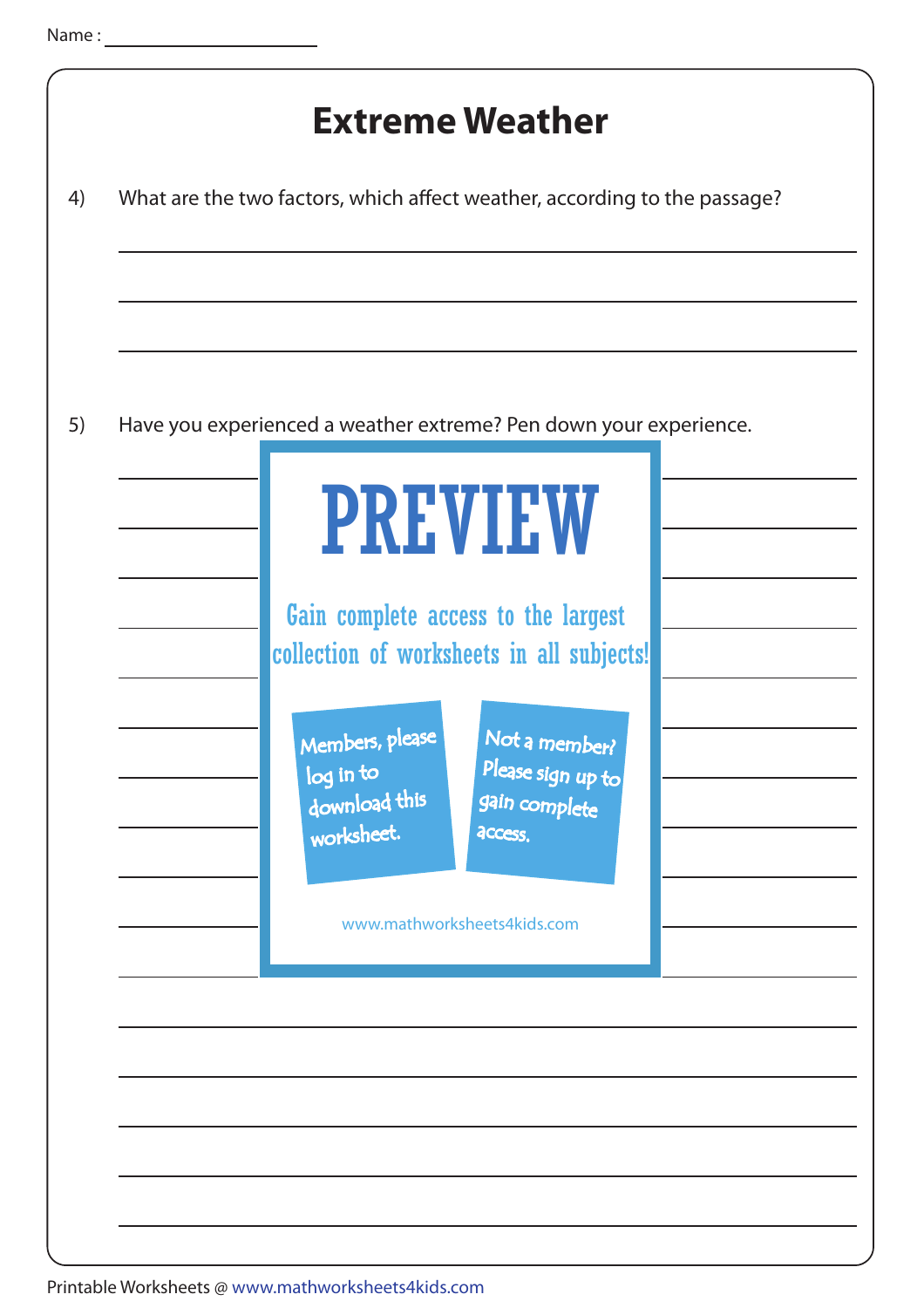